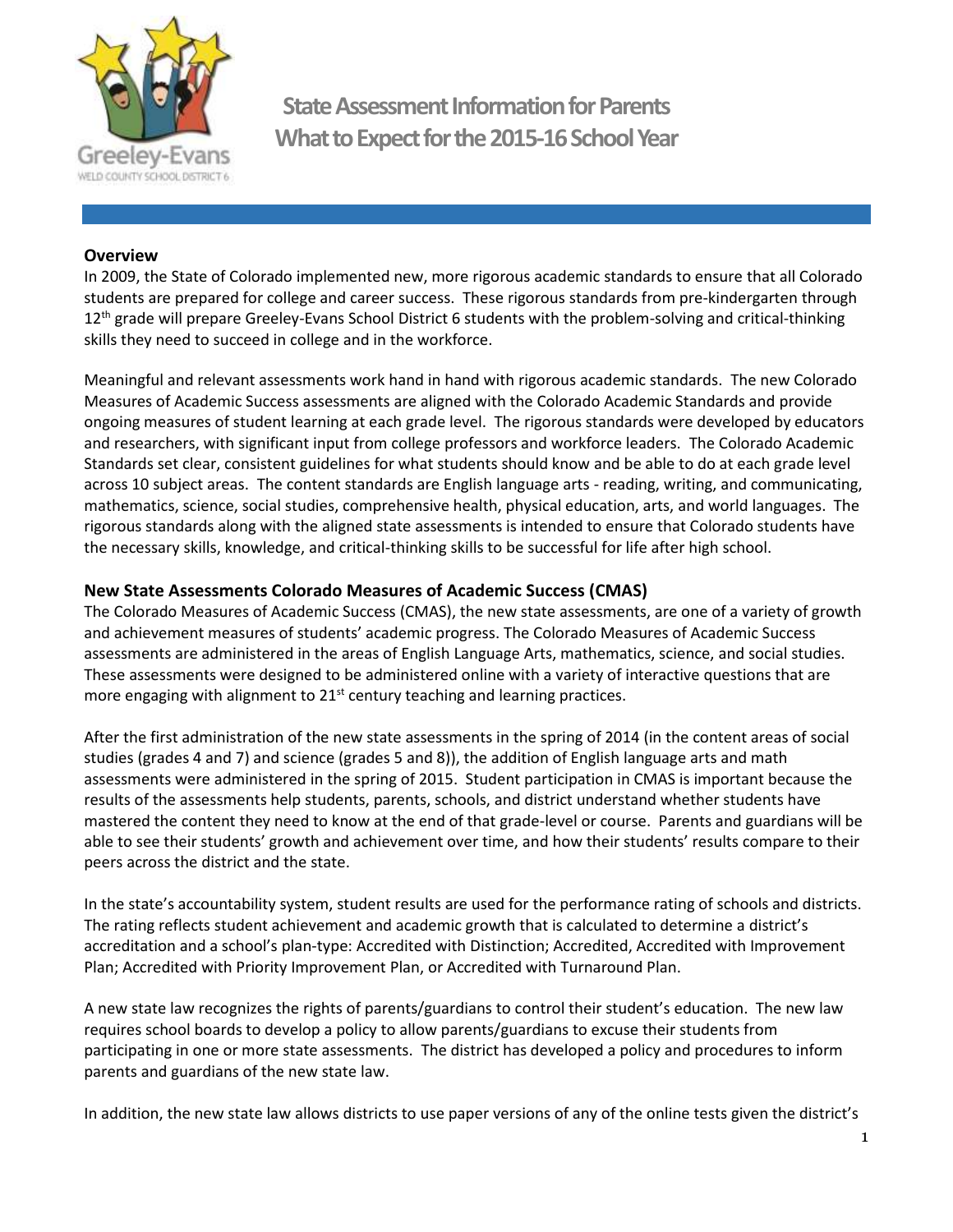limitations on the number of computers or other devices needed for testing. The grade-level and content areas assessed in the Colorado Measures of Academic Success assessments are outlined below.

| <b>English Language Arts</b>             | Grades 3 through 9                                                                                       | <b>Science</b>                                          | Grades 5, 8, and 11 |
|------------------------------------------|----------------------------------------------------------------------------------------------------------|---------------------------------------------------------|---------------------|
| Math<br>$+3-7$<br>$4 + 3 - 7$<br>$7 = 7$ | Grades 3 through 9<br>*Algebra I, Geometry, or<br><b>Algebra II Course</b>                               | <b>College Preparatory</b><br>Exam                      | Grade 10            |
| <b>Social Studies</b>                    | Grade 4 and 7<br><b>CDE selected school</b><br>sampling: schools participate<br>every 3 years            | <b>College Entrance</b><br>Exam                         | Grade 11            |
| <b>ACCESS for ELLs</b>                   | Grades $K - 12$<br>An English language<br>development assessment for<br><b>English Language Learners</b> | <b>Colorado Alternate</b><br><b>Assessments (CoAlt)</b> | Grades 3-11         |

### **Colorado Measures of Academic Success Grade-level and Content Tested Areas**

# **Colorado Measures of Academic Success Testing Time**

The assessment window for the CMAS assessments is set within a 3-week period, April  $11 - 29$ , 2016. K-8 schools will be given a 4-week window in order to complete all assessments due to the additional grade-levels within the school. The percentage of time that state testing impact instruction in 2015-16 school year is less than 1%. Below is a table that details the impact of CMAS assessments on the total instruction time given in a school year:

| <b>English Language Arts and Math</b>                                         | <b>Testing Time</b> | % of Instruction Time |  |  |
|-------------------------------------------------------------------------------|---------------------|-----------------------|--|--|
| Grade 3                                                                       | 8.25 hrs.           | .7%                   |  |  |
| Grades 4-5                                                                    | 8.5 hrs.            | .7%                   |  |  |
| Grades 6-8                                                                    | 9.2 hrs.            | .8%                   |  |  |
| Grade 9                                                                       | 9.7 hrs.            | .9%                   |  |  |
| <b>Science</b>                                                                | <b>Testing Time</b> | % of Instruction Time |  |  |
| Grade 5                                                                       | 4.0 hrs.            | .3%                   |  |  |
| Grade 8                                                                       | 4.0 hrs.            | .3%                   |  |  |
| Grade 11                                                                      | 3.5 hrs.            | .3%                   |  |  |
| <i><b>*Social Studies</b></i><br>% of Instruction Time<br><b>Testing Time</b> |                     |                       |  |  |
| Grade 4                                                                       | 4.0 hrs.            | .3%                   |  |  |
| Grade 7                                                                       | 4.0 hrs.            | .3%                   |  |  |
| *State sampling of schools for social studies every 3 years                   |                     |                       |  |  |